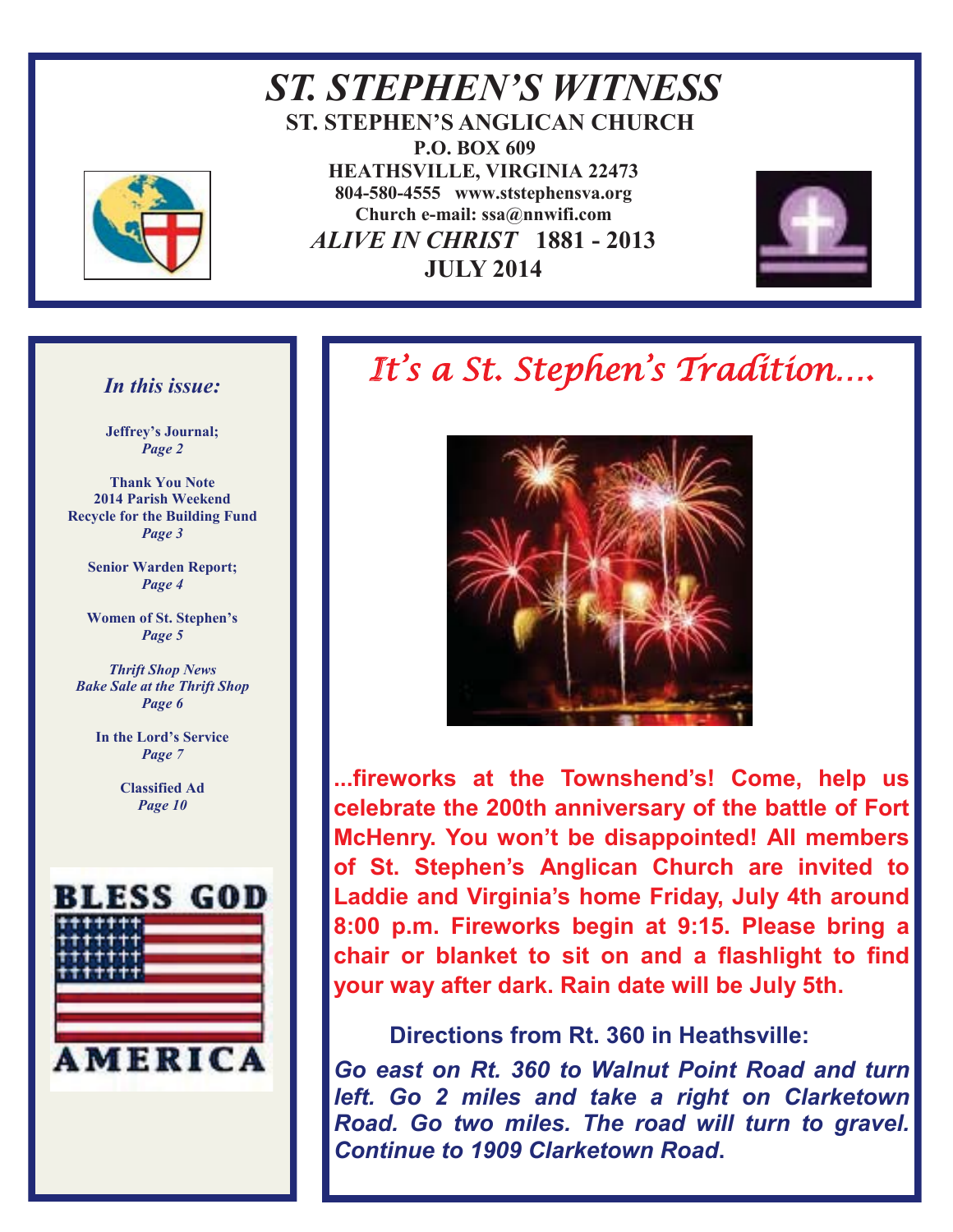

## Jeffrey ' s Journal

*To Be a Christian: An Anglican Catechism* 

A "catechism" is a text used for the instruction of Christian disciples. Such texts have been around since the earliest days of the Church, when firstcentury converts, "catechumens," were instructed in preparation for their baptism. Typically, this preparation time stretched over two or three years. This kind of rigorous instruction fell out of use in the middle ages, but experienced a renewal with the Protestant Reformation. In the  $16<sup>th</sup>$  Century, the question-and-answer format was introduced, and remains in widespread use in Christian catechisms today.

 Just this Spring, the Anglican Church in North America released *To Be a Christian: An Anglican Catechism.* This excellent resource represents a departure from the brief format that has become popular principally for the preparation of adolescents for Confirmation. The aim of this Anglican Catechism is to be a "more comprehensive tool for all adult (or near-adult) inquirers, and for all Christians seeking a deeper grounding in the full reality of Christian life and faith." [from the Introduction, p. 6]

ACNA's task force has produced an easy-to-use text, organized in an ingenious way to touch all aspects of the faith. It is divided into four main Parts, titled "Beginning with Christ, Believing in Christ, Being Christ's, and Behaving Christianly." These four "B's" are patterned after the Baptismal liturgy's examination of the candidates. Within those four parts, the catechism addresses the meaning of three pillars of Christian doctrine: the Apostles' Creed, the Lord's Prayer, and the Ten Commandments. As it takes the reader through those, it asks and answers 345 questions regarding a wide range of subjects, such as: the Gospel, salvation, Holy Scripture, the identity of God, the Sacraments, prayer, and liturgy. It tells us about Satan and evil. It explains what sin is, and judgment and grace and redemption and sanctification. It tells us how the Church came about, and what its mission is. And it leads the student toward a meaningful "rule of life." Each answer ends

with a reference to one or more passages of Scripture, to identify the authority for why we should believe what it asserts.

Some examples of questions and answers:

- 1. What is the Gospel? The Gospel is the good news of God loving and saving lost mankind through the ministry in word and deed of his Son, Jesus Christ. (I Corinthians 15:1-4; Romans 5:15; John 1:12; 1 John 5:11-12)
- 2.What is the human condition? The universal human condition is that, though made for fellowship with our Creator, we have been cut off from him by self-centered rebellion against him, leading to guilt, shame, and fear of death and judgment. This is the state of sin. (Genesis 3; Romans 3:23)
- 5. Can you mend your broken relationship with God? No. I have no power to save myself, for sin has corrupted my conscience and captured my will. Only God can save me. (Ephesians 2:1-9; John 14:6; Titus 3:3-7)
- 8. How does God save you? God saves me by grace, which is his undeserved love given to me in and through Jesus. "God so loved the world, that he gave his only Son, that whoever believes in him should not perish but have eternal life." (John 3:16)
- 18. How does God transform you? He will transform me over time through corporate and private worship, prayer, and Bible reading; fellowship with God's people; pursuit of holiness of life; witness toward those who do not know Christ; and acts of love toward all. The first Christians set this pattern as they devoted themselves to the apostles' teaching and the fellowship, to the breaking of bread and the prayers." (Acts 2:42; Hebrews 10:23-25)

 I hope we will use this excellent discipleship resource in our teaching and our individual study. We will have copies available in the parish library. You can order you own on-line from Amazon.

> Yours in Christ, Jeffrey O. Cerar, Pastor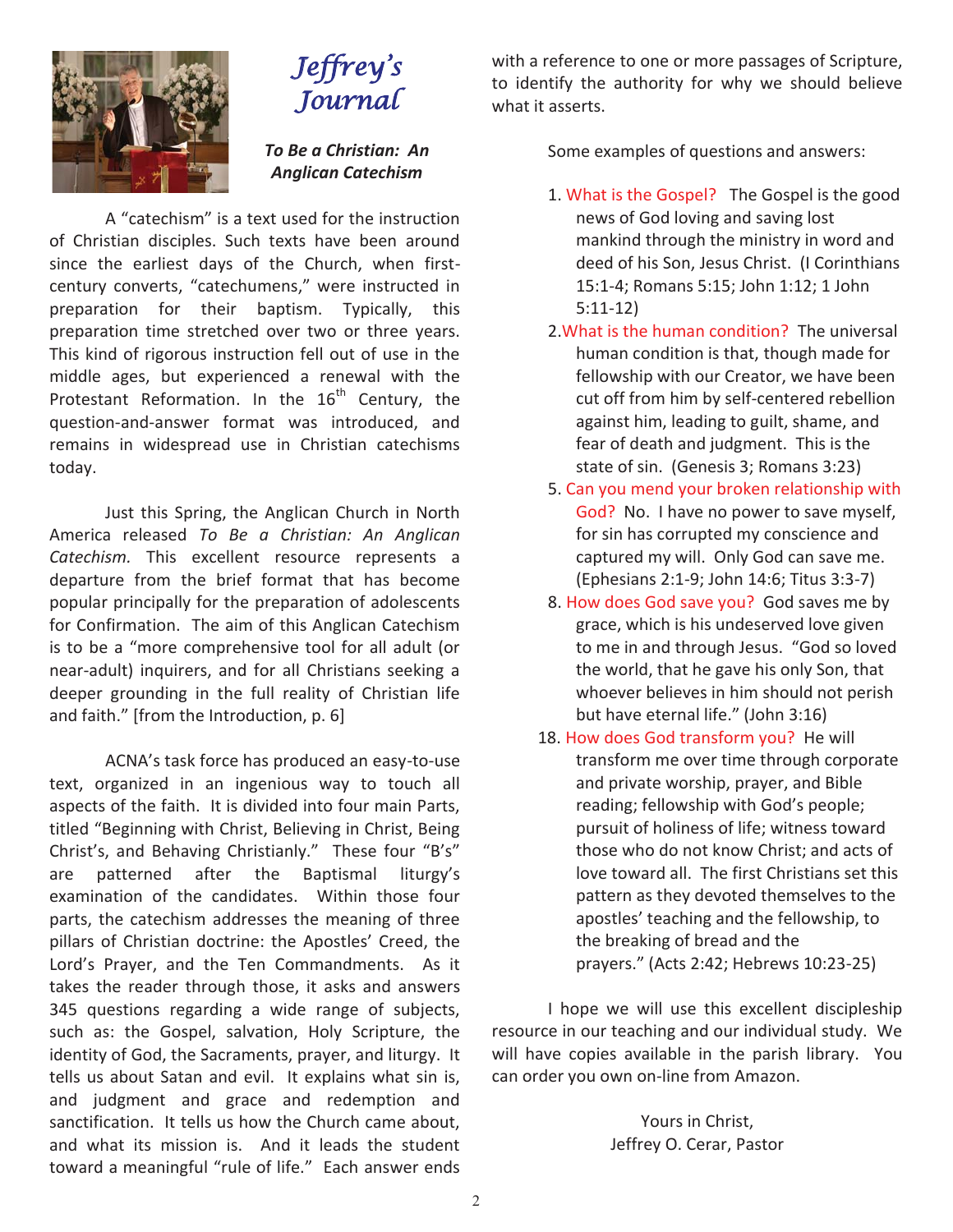

*Hello to all—*

 *I want to tell everybody how thankful I am to have received so many calls and cards from my friends at St. Stephen's. The wishes and prayers for me to have a speedy recovery from my double whammy are paying off. I am getting much better as a result now.* 

> *Blessings to all, Jane Peterson*

# **News Flash !**

# --Parish Weekend 2014--

Dates: September 26-27 Where: Brinkley Hall Theme: "Come Out of the Wilderness" Speaker: The Rev. David Harper

David is very enthusiastic about being with us for our **Parish Weekend at Home.** Details will be announced soon.

Meanwhile, mark your calendar and think about a contribution to the **Talent(?)** Show.

Scheduling problems keep us at home this year, but we are booked to return to the 4- H Center in Wakefield for 2015. Please do your advanced planning now. Dates: 2-4 October 2015.



**Ed Ulfig** is recycling aluminum cans for cash and is giving the proceeds to the building fund. If you would like to help him in this project, please bring your aluminum cans to the church parking lot on Sundays and put them in his truck. He has a sign on the truck so you will know which truck is his. (Or take your cans directly to the recycling plant at 608 Northumberland Highway (Rt. 360) in Heathsville.) Thank you!

![](_page_2_Picture_12.jpeg)

**If you have a fund raising project for the building fund, let me know about it and I will be happy to advertise it in the St. Stephen's Witness. Every little bit helps!** 

Recycle for the Building Fund

Suzy Norman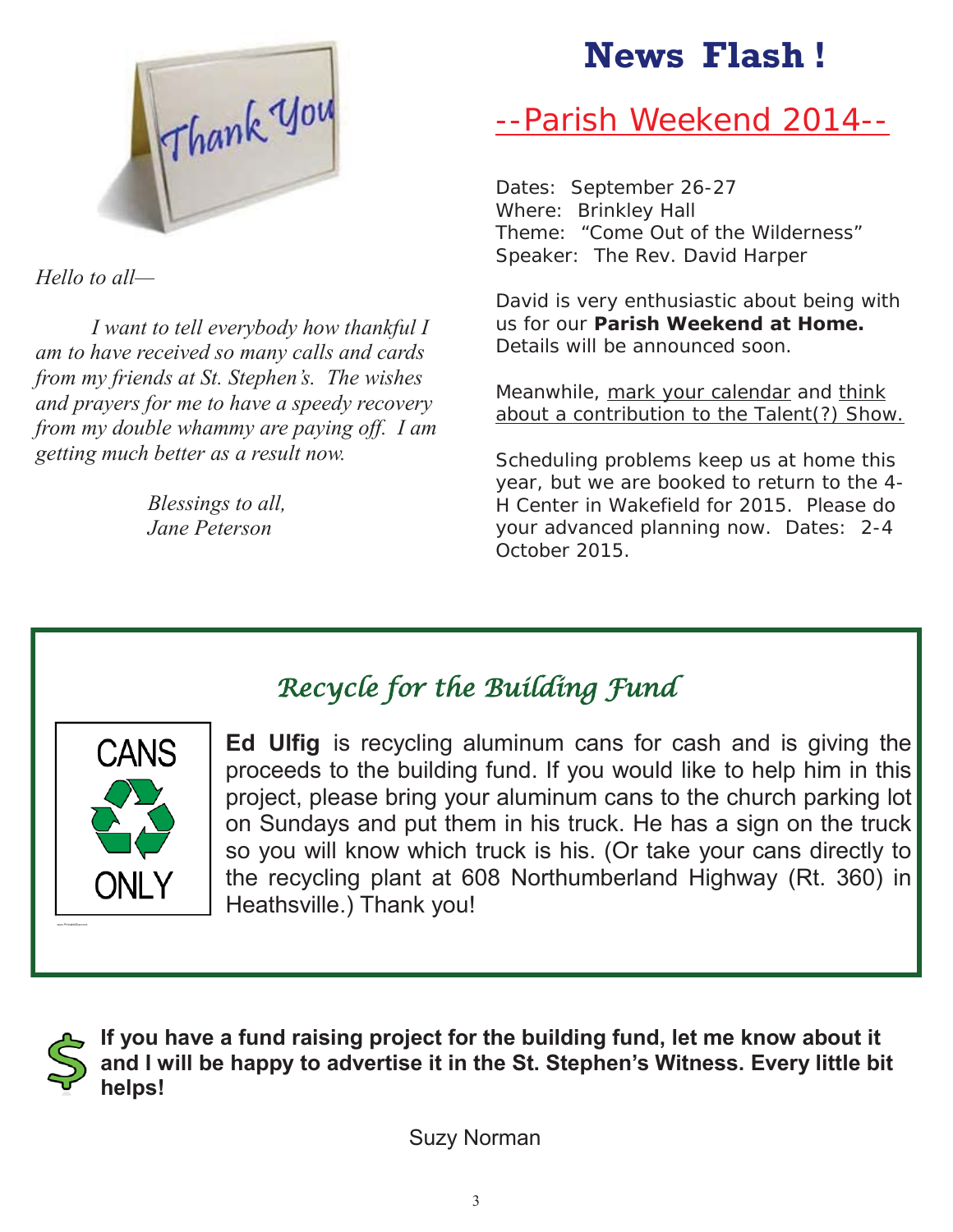![](_page_3_Picture_0.jpeg)

# Senior Warden Report

This has been the most exciting month that we have experienced in quite some time concerning God's New Home! We have entered into an agreement with Evans Construction Company of Sandston, Va. to

build our new church. The building committee believes that God has sent us the right Christian firm to build our new church. We started negotiations with them earlier this past month and they have started to put together a plan for us that is within our budget. They are working closely with our architect, David Norden to design and engineer the perfect structure for us. See George Beckett's report in this newsletter for more details. It has taught me a great lesson in patience and scripture is full of admonitions to us to be patient and wait on the Lord. We have seen our patience tested, but I believe that God is ready for us to move on in His promises. Psalm 37 says it clearly in verses 7 and 9—Be still before the Lord and wait patiently for him….those who hope in the Lord will inherit the land. There were days when we certainly were not still but we never gave up knowing that the Lord would answer our prayers in His time.

The vestry has approved a new lease for the Big Blue Building (the Thrift Shop). The lease will run from April 2014 to the end of 2015. The lease calls for an increase in rent and the hopes are that the Women of St. Stephen's can meet this new challenge and keep the Thrift Shop operating so that they may continue their all important work of outreach in our community and afar. This shop is a vital part of the mission of St. Stephen's as a whole and I believe that the Lord will bless their efforts to serve Him.

In all of our endeavors, we lean on the Lord for provision to carry out the Great Commission in a number of areas. I feel that he will show us the way as we move forward serving Him. He is always there to protect, provide and guide us. I liken us to the osprey family living in my pine tree on the point of our property. I feel so blessed that Mr. and Mrs. Osprey have chosen our pine tree in which to make their home. They have been there for 5 years now. I look forward every spring to their return to set up housekeeping again. I feel that they are "MY" ospreys and watch their comings and goings every day. The nest is complete, Mrs. has laid her eggs (don't know how many yet) and Mr. is providing the food. He carries the fish to the nest first then goes out on the branch of another pine tree close by to eat his daily ration. The other day I observed a crow trying to take the food from him –on the fly—mind you—what a fuss! And needless to say Daddy Osprey won the battle. It reminds me so much of our provision from the Lord. He is the protector, provider and guide of all who turn to him. He has set the world we live in right if we just turn to him for all we need. Later this summer the osprey parents will prepare their young to go off in the world. They will teach them to fly and catch their food so that they may be able to survive this world they live in. How much like our heavenly Father who prepares us to go out into the world to carry on the work he has given us to do—fully prepared, protected and guided by a loving Father.

#### Prepare: Ephesians 3:20

Now to Him who is able to do immeasurably more than all we ask or imagine according to His power that is at work within us

#### Protect: Psalm 91: 4

He will protect you with his feathers, and under his wings you will find refuge; his faithfulness will be your shield and rampart

#### Guide: John 16:13

When he, the spirit of truth, comes, he will guide you into all truth.

Our God is the ultimate father of all time. Praise God! In His Service, Elaine

![](_page_3_Picture_14.jpeg)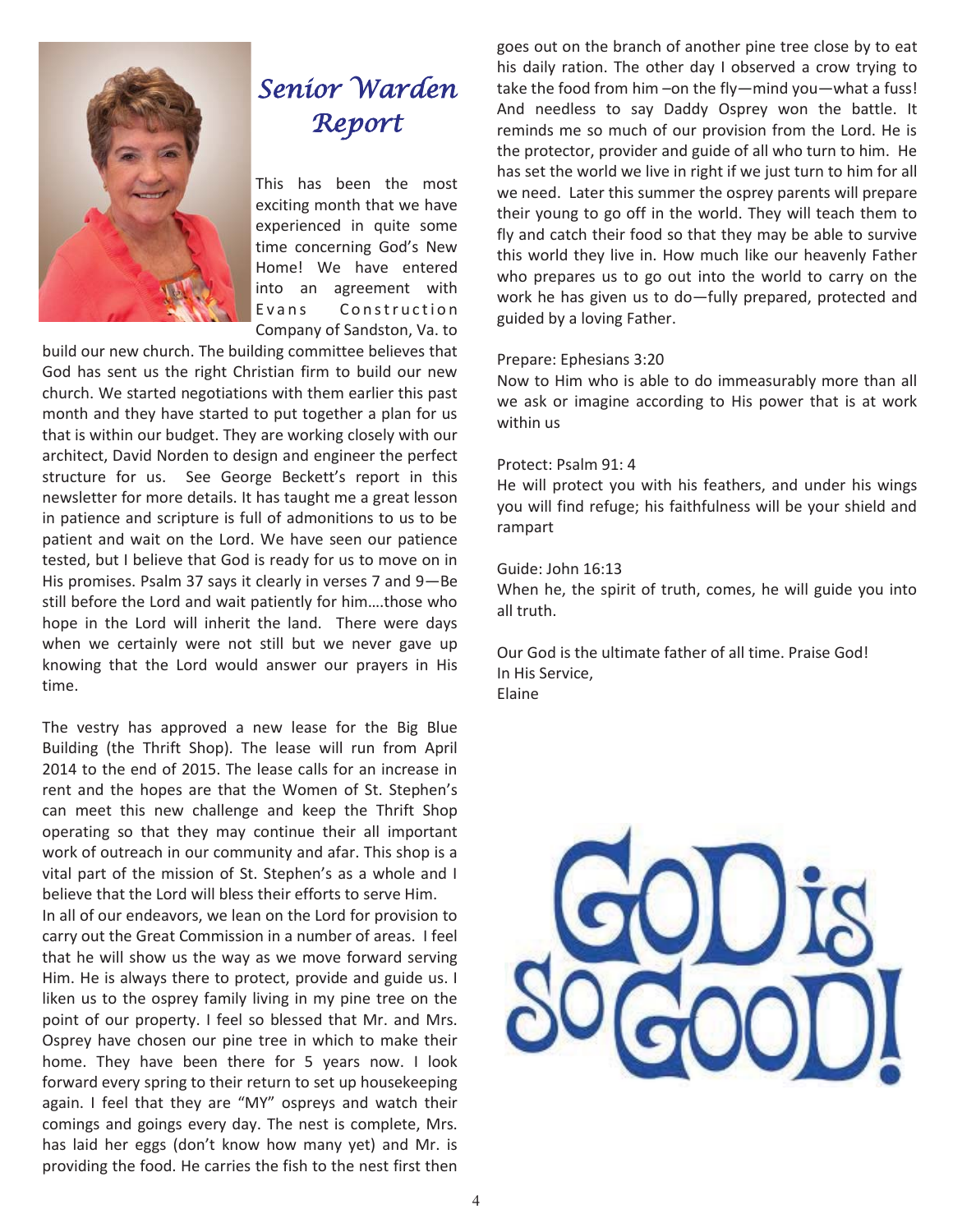![](_page_4_Picture_0.jpeg)

Women ' s Ministry Report

Dear Ladies,

Greetings in the Name of our Lord Jesus Christ. I pray that your summer is off to a good start and that you are finding relaxing quiet moments to be still and harken to God's voice. I wish for you safe travel and wonderful visits with family and friends as the summer months progress.

I want to report to you that the showing of The Jesus Film on Friday, May 30<sup>th</sup> was a great success and was sponsored by the women. We had 56 in attendance and it was wonderful that of this number 29 were guests. Everyone seemed to have a good time, and I pray that hearts were opened and touched by this beautiful film depicting the life of our Lord. Hopefully, seeds were planted that will bear fruit for God's kingdom in the future. My thanks go out to Marie Carstensen who helped to plan this event and put together an information table with various materials for people to pick up and to Jim Conley for monitoring the film for the audience. My thanks also to Bertie Strange, Joan Blackstone, Judy Rasberry, Lucy Logan, and Suzy Norman who baked goodies and helped to host this event, not to mention set up and cleanup.

![](_page_4_Picture_5.jpeg)

In June we as the Women of St. Stephen's, presented Jennifer Radcliffe with a \$1,000.00 check for a scholarship as she graduated from Northumberland High School with honors and

plans to matriculate at the University of Virginia in the fall. Jennifer is a bright and lovely young lady and life long member of the church. She will be greatly missed as she heads off to college. We have watched her grow up in our family of God, and she has been active in all aspects of our life together.

There was no June picnic this year, as the church picnic was held in the middle of the month during Stephen Kaziimba's visit. The women were responsible for praying on the land the week of June 22nd, and a group of us met at the property to pray corporately on Wednesday, June  $25<sup>th</sup>$ .

![](_page_4_Picture_9.jpeg)

There will be no meeting in July, but mark your calendars for Saturday, **August 16th** when we are planning a one day **retreat for the women** from 9:00 a.m. to 4:00 p.m. This event will be held somewhere locally in the Northern Neck. Lissa Eggleston will be our speaker and she will be leading us in a teaching on God's glory. Lissa is Director of Children's and Adult Education at Crestwood Presbyterian Church in Richmond. You will be receiving more information, including a registration form in the near future

I close with the lovely words from Zephaniah 3:17 which I pray for each of you: "The Lord your God is with you…He will take delight in you, He will quiet you with His love, He will rejoice over you with singing." May you feel the extravagant love the Father has for you and take in the blessing and assurance that He is with you in every moment of every day!

Love,

Donna

![](_page_4_Picture_14.jpeg)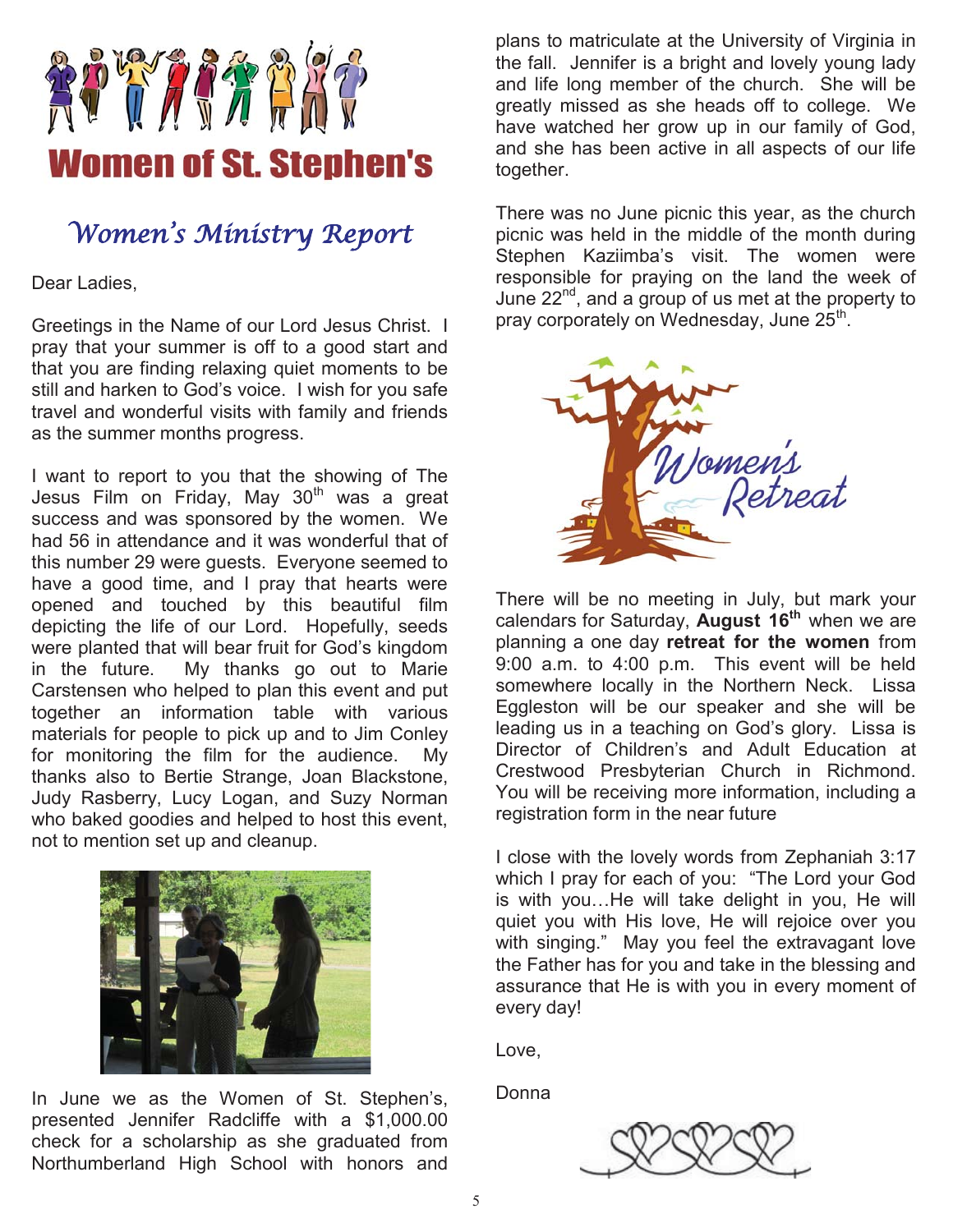![](_page_5_Picture_0.jpeg)

## Praise Report from The Thrift Shop

Our God is an awesome God! From the very first day we moved into our new thrift shop building, things started to come together quickly. **Corinne Anthony** found us the building, and when we moved in, a whole team of St. Stephen's men and women moved clothing, cleaned, painted, repaired, built racks and turned that old big, blue building into a show place. Praise the Lord!

Since our move, our sales have increased and we have been able to continue our outreach to the community. Even with our raised rent, we are hopeful this will continue. We have very loyal and generous customers and without their support we wouldn't be able to accomplish our outreach. Praise the Lord!

Last year a man came into the store and we started talking. He told us how much he admired the stand we had taken for the Bible and when we handed him his change, he said, "Keep it. In fact, you should have a donation jar up here at the register." Well, **Melinda Floom** heard this and immediately came up with a very large plastic jar, put a slit in the top and a picture of our proposed new church on it, and our customers have been using it! A few weeks ago the same man who suggested the donation jar came back to the store. This time he left us over \$130 in the donation jar. To date, our donation jar has generated over \$300.00 for the building fund. Praise the Lord!

We have such dedicated volunteers who always rise to the occasion even when we need extra people in the shop. They not only work at the register, but also behind the scenes sorting new donations, putting away out of season clothing, ironing, pricing and whatever else needs to be done. Praise the Lord!

Special and heartfelt thanks go to **Joe Hudnall of Noblett Appliance and Propane** for a donation of a second-hand clothes dryer. So often when donations come into the shop they are placed in plastic bags. Even though they are clean, they are wrinkled and don't show well. We do iron when we have time, but it is so much easier to place the clothes in the dryer with a wet wash cloth, tumble for a few minutes, and presto, wrinkle-free clothes! Praise the Lord!

The Prayer Room and Prayer Requests Box are being used regularly. We keep copies of the current *Our Daily Bread,* as well as other pamphlets, in the foyer by the prayer box and also in the prayer room. They are being picked up and are appreciated by our customers. Praise the Lord!

Special thanks also to our two wonderful managers, **Linda Krisman** and **Leslie Jeffress**  who keep our shop humming along without a hitch. They have such a devotion to the shop and are never too busy to help a customer. Great job ladies! Praise the Lord!

## Bake Sale for the Building Fund

**Several people have suggested having a bake sale at the thrift shop on Saturday, July 5th with the proceeds going to the building fund. If you would like to bake something—cookies, cakes, pies, bread, e** etc. please bring it to the prayer room on ) **Friday afternoon or Saturday morning. We're still working out the fine details regarding costs, etc. but they will be worked out by July 5th. Thank you and bless you!**  $\bullet\hspace{0.2cm} \bullet\hspace{0.2cm} \bullet\hspace{0.2cm} \bullet\hspace{0.2cm} \bullet\hspace{0.2cm} \bullet\hspace{0.2cm} \bullet\hspace{0.2cm} \bullet\hspace{0.2cm} \bullet\hspace{0.2cm} \bullet\hspace{0.2cm} \bullet\hspace{0.2cm} \bullet\hspace{0.2cm} \bullet\hspace{0.2cm} \bullet\hspace{0.2cm} \bullet\hspace{0.2cm} \bullet\hspace{0.2cm} \bullet\hspace{0.2cm} \bullet\hspace{0.2cm} \bullet\hspace{0.2cm} \bullet\hspace{0.2cm}$ 

 $\bullet$  $\bullet$  $\bullet$ 

 $\bullet$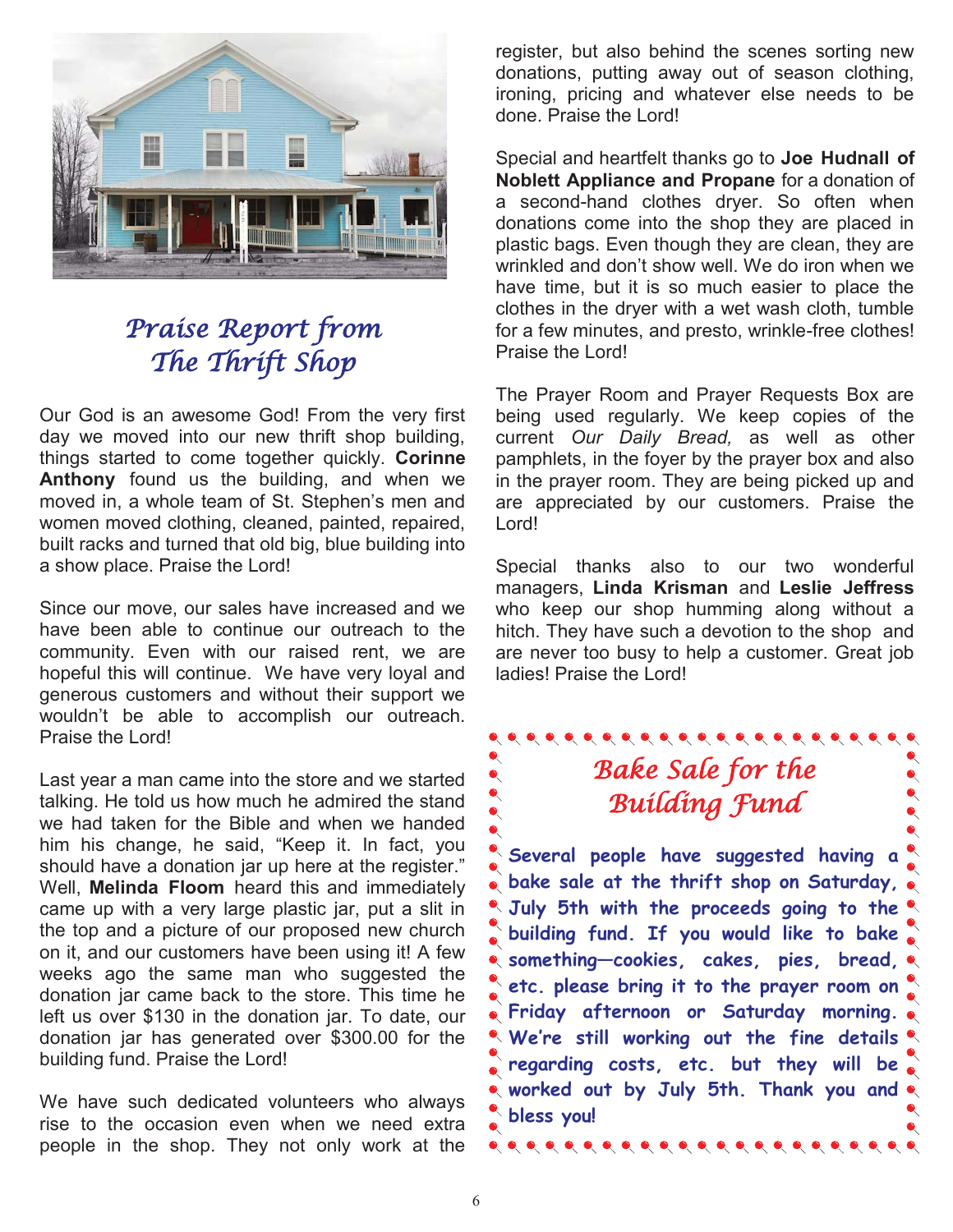## **IN THE LORD'S SERVICE**

## **Ushers**

- July 6 Doug Smoot and Stan Rasberry
- July 13 Charlaine and Bill Andrulot<br>July 20 Bill Tracey and Ed Ulfig
- Bill Tracey and Ed Ulfig
- July 27 Bobby Edmonds and Irene Haley
- Aug. 3 Langley and Todd Lewis

## **Acolytes**

- July 6 Jennifer Radcliffe
- July 13 Sarah Saunders
- July 20 Chris Cralle
- July 27 Emma Saunders
- Aug. 3 Hannah Hamlett

## **Lesson Readers**

| July 6  | Margaret Radcliffe (L)  |
|---------|-------------------------|
|         | Constance McDearmon (P) |
| July 13 | Dick Seed (L)           |
|         | Barbara Seed (P)        |
| July 20 | Phyllis TeStrake (L)    |
|         | Susan Thomas (P)        |
| July 27 | Howard York (L)         |
|         | Priscilla Williams (P)  |
| Aug. 3  | Joan Blackstone (L)     |
|         | Tony Blackstone (P)     |

## **Eucharistic Ministers**

| July 6  | Constance McDearmon, Tony           |
|---------|-------------------------------------|
|         | <b>Blackstone</b>                   |
| July 13 | <b>Bill Bloom, Irene Haley</b>      |
| July 20 | Ward LeHardy, Lucy Logan            |
| July 27 | Frank McCarthy, Suzy Norman         |
| Aug. 3  | Phyllis TeStrake, Harrison Williams |
|         |                                     |

## **Altar Guild**

| July | Julie Pritchard, Ruth Franck |
|------|------------------------------|
|      | <b>Susan Thomas</b>          |
| Aug. | Pauline and Bobby Edmonds,   |
|      | <b>Margaret Radcliffe</b>    |

### **Nursery**

- July 6 Betty Cralle<br>July 13 Constance M
- Constance McDearmon
- July 20 Margaret Radcliffe
- July 27 Jeanette Cralle
- Aug. 3 Saunee Hamlett

## **Coffee Hour**

- July 6 Charlaine and Bill Andrulot
- July 13 Judy and Stan Rasberry<br>July 20 Susan and Brooke Read
	- Susan and Brooke Read
- July 27 Donna Soule, Jane Wrightson
- Aug. 3 Laura and Fred Woodard

![](_page_6_Picture_31.jpeg)

| July<br>1 | <b>Howard York</b>         |
|-----------|----------------------------|
| July 3    | James Joslyn               |
| July 8    | <b>Phyllis Tracey</b>      |
| July 11   | <b>Phyllis TeStrake</b>    |
| July 15   | Al Carstensen              |
| July 16   | Leslie Jeffress            |
| July 19   | George Kranda, Donna Soule |
| July 23   | Stan Rasberry, Jim Conley  |
| July 25   | <b>Patty Sherman</b>       |
| July 27   | Connie de Bordenave        |
| July 28   | <b>Constance McDearmon</b> |
| July 30   | Elizabeth Jane Peterson    |
|           |                            |

![](_page_6_Picture_33.jpeg)

| July 10 | Lucy and Jim Logan          |
|---------|-----------------------------|
| July 11 | Doris and Al Myers          |
| July 13 | Pauline and Bobby Edmonds   |
| July 17 | Lyn and Jim Conley          |
| July 20 | Joy and David Gwaltney      |
| July 21 | Jeanne and Dan Hickey       |
| July 30 | Morris and Betty Dillingham |

*O God, grant that the wills of this man and this woman may be so knit together in your will, and their spirits in your Spirit, that they grow in love and peace with you and one another all the days of their lives. Amen.*